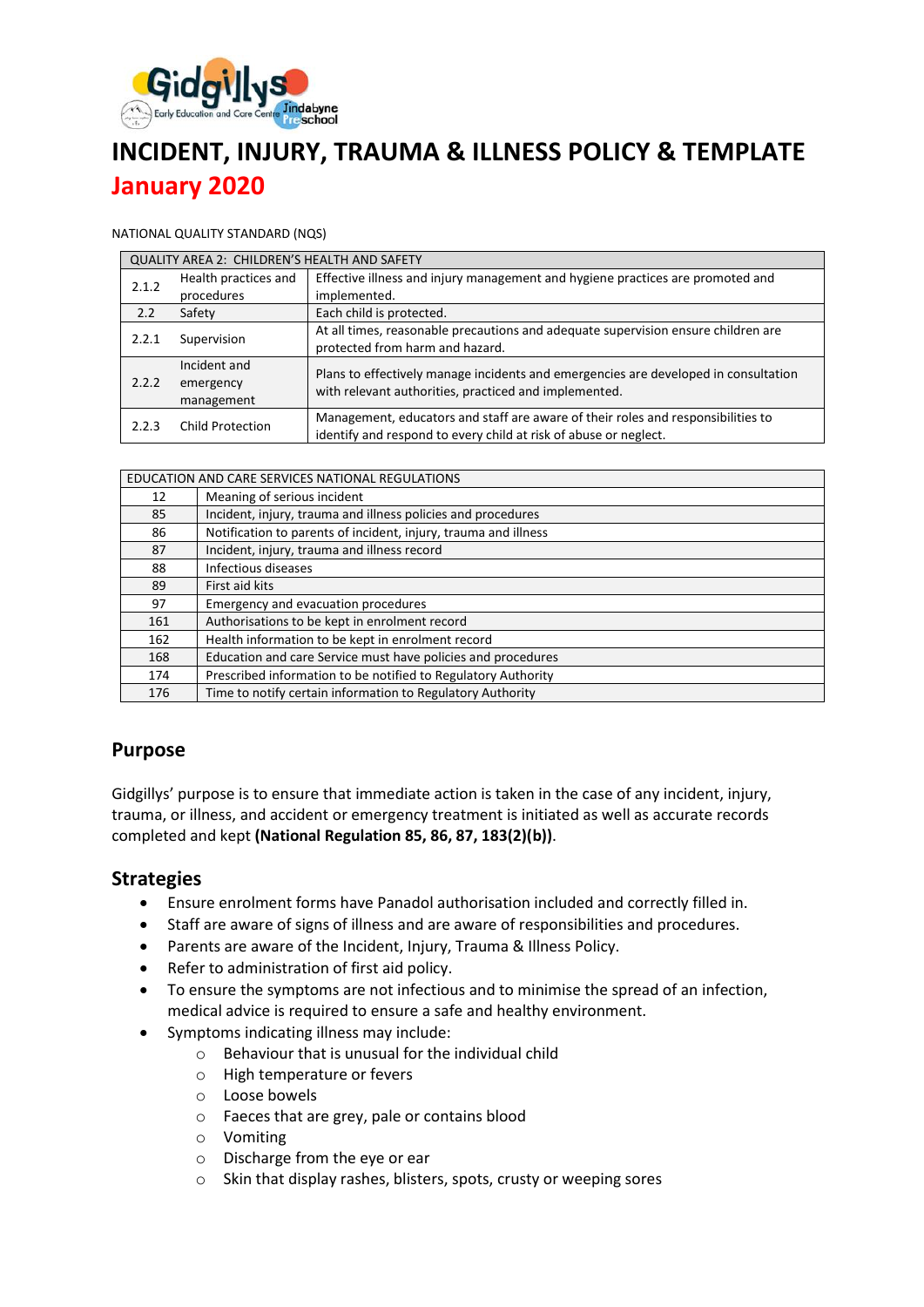

- o Stiff muscles or joint pain
- o Continuous scratching of scalp or skin
- o Sore throat
- o Persistent, prolonged or severe coughing
- o Difficulty breathing

#### **Administration of First Aid**

When an accident, injury or illness occurs, requiring staff to administer first aid, a staff member with current first aid qualifications must be the one to administer the treatment. Staff will:

- Assess the situation for any further danger to themselves or others;
- Ensure no further danger is present and clear children away from the accident site and continue with the normal routine.
- Respond to the injury, illness or trauma needs of the child or adult into the capability of their training in first aid, asthma or anaphylaxis. Referral to the child's medical management plan and risk minimisation plan should be made.
- Staff will wear gloves while attending to a child who is bleeding.
- Staff are to practice hygiene procedures such as disposal of gloves, used gauze/wipes/tissues, etc after treatment.
- No medications will be used on the child unless they are prescribed for that child.
- Notify the Nominated Supervisor/ Responsible Person and parents of the incident, illness, injury or trauma the same day that it occurs.
- The Nominated Supervisor or other responsible person is to sight and sign the form.
- As part of first aid response educator may if required:
	- o Call an ambulance (or ask another staff member to call and co-ordinate the ambulance).
	- o Notify a parent or authorised nominee that the child requires medical attention from a medical practitioner.
	- o Contact a parent or authorised nominee to collect the child from the service if required as soon as practicable
- If first aid is administered, an Incident, Injury and Trauma or Illness report is to be filled out by the staff member present at the time of the accident and the staff member who treated the child/adult. Information should be recorded as soon as possible in the Accident/Injury Register, and within 24 hours after the incident, injury, trauma or illness. This will state:
	- o Date and time of accident.
	- o Where the accident occurred.
	- o Nature of incident/injury trauma (be specific).
	- o Parent/person contacted and the time they were contacted (if necessary).
	- o Adult witnesses.
	- o Name of child/adult.
	- o Circumstances of the accident (be specific).
	- o Treatment given.
	- o Person who administered the first aid.
	- o Signed by staff member.
- The parent is to sight and sign the form and receive a copy within 24 hours of the incident injury or trauma (if they request one). If contact is not possible on the day of the accident,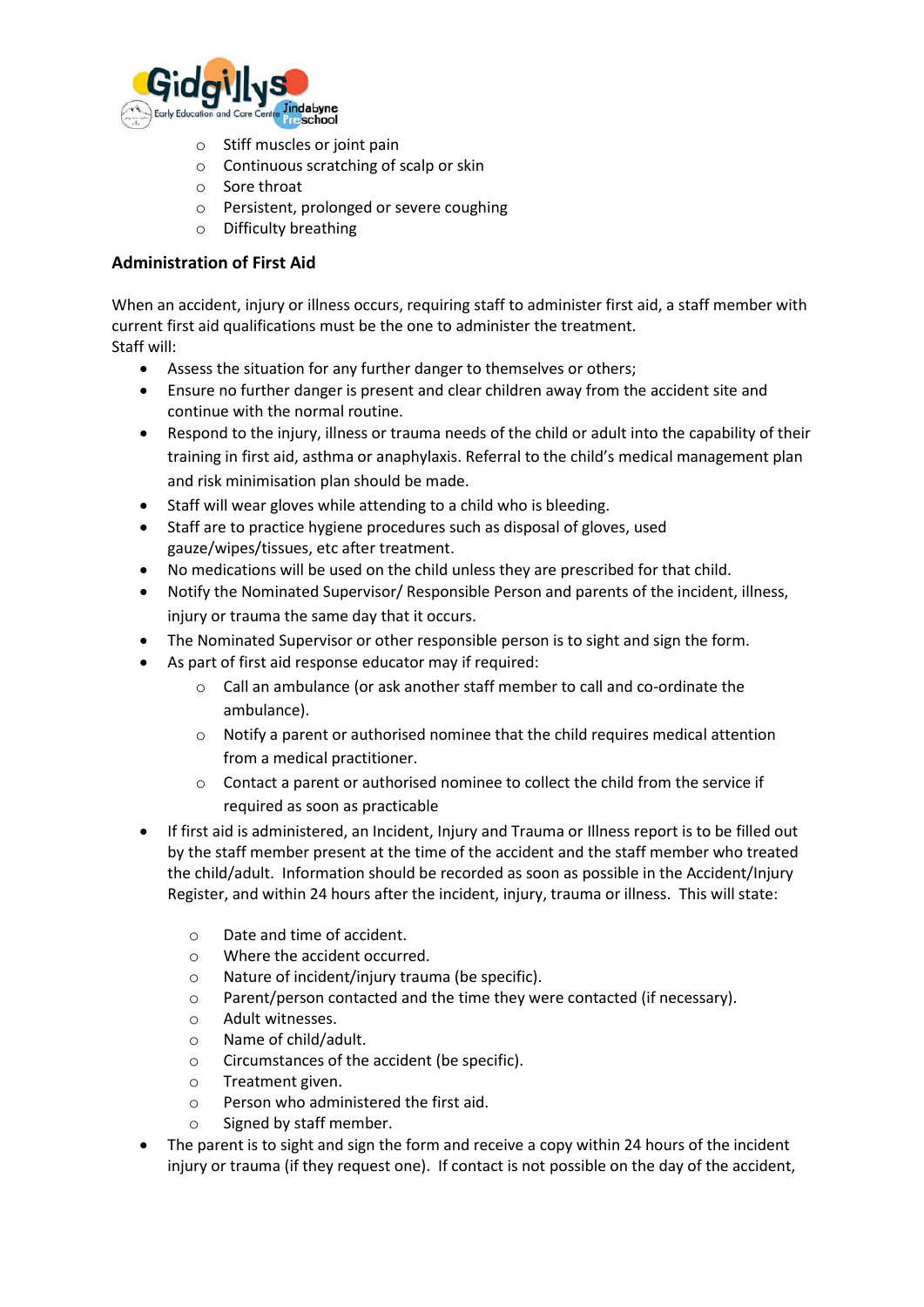

the nominated supervisor or Responsible Person must contact parents by phone or in person as soon as possible the next day.

- A copy of the form is to be put in the child's file and the details entered on a tracking sheet in the Accident/Injury Register so that staff can review the number and kinds of injuries and make decisions as to how to prevent them happening in the future.
- The National Regulations require that an incident, injury, trauma and illness record be kept, and that the record be accurate and remain confidentially stored until the child is 25 years old **(National Regulation 183(2)(b))**.
- Continue to monitor the child's condition. If the child's condition deteriorates, then the Nominated Supervisor or Responsible Person is to assess the situation and if necessary, call an ambulance, the parents or other emergency contacts nominated in the enrolment form. If either of these staff members are unavailable, then another member of staff is to do this, and the Nominated supervisor or Responsible Person is to be notified as soon as possible.
- If the parents are not available and a child needs to go to hospital by ambulance, the Director is to go with them. A casual staff member is to be called to come urgently to maintain staff/child ratios as per the Education and Care Services National Regulation **(National Regulation 123)**.
- Remaining staff are to continue to try to contact the parents/emergency contacts.
- A copy of the child's enrolment form is to be taken to the hospital by the staff member accompanying the child.
- If a child requires hospitalisation, the Nominated Supervisor or Responsible Person is to contact the regulatory authority, the NSW Early Childhood Education and Care Directorate via NQA ITS Portal within 24 hours.
- A small first aid kit is to be kept in an evacuation pack, which is used in the evacuation of the service, e.g. fire, bomb threat, etc.
- In case of a death of a child in care, the Nominated Supervisor or Responsible Person must immediately give notice of the fact to:
	- o The parent of the child.
	- o The Police.
	- o The regulatory authority, the NSW Early Childhood Education and Care Directorate within 24 hours.
	- o The Approved Provider of the service.

#### **Illness/ High Temperature**

If a child has been vomiting or had diarrhea at the centre, they are to be excluded from care after 2 vomits or loose bowel movements. If a child has been showing symptoms of illness, lethargic, fever, requires 1:1 care, upset, not themselves they can be excluded at the nominated supervisor's discretion after 1 vomit or loose bowel movement. The child cannot return to care until they are well and have not had any signs of sickness for 24hours.

If a child has been sick out of care (home) they cannot return to the centre until they are well and have not had any signs of sickness for 24hours.

If an educator notices that a child has a high temperature of 38°C or higher:

- They are required to take the temperature of the child and notify responsible person.
- Take off any excess clothing and socks.
- Give a cool cloth to wipe down the child's face and body.
- Make sure the child has access to water to keep them hydrated.
- Check child's enrolment form for permission to administer paracetamol.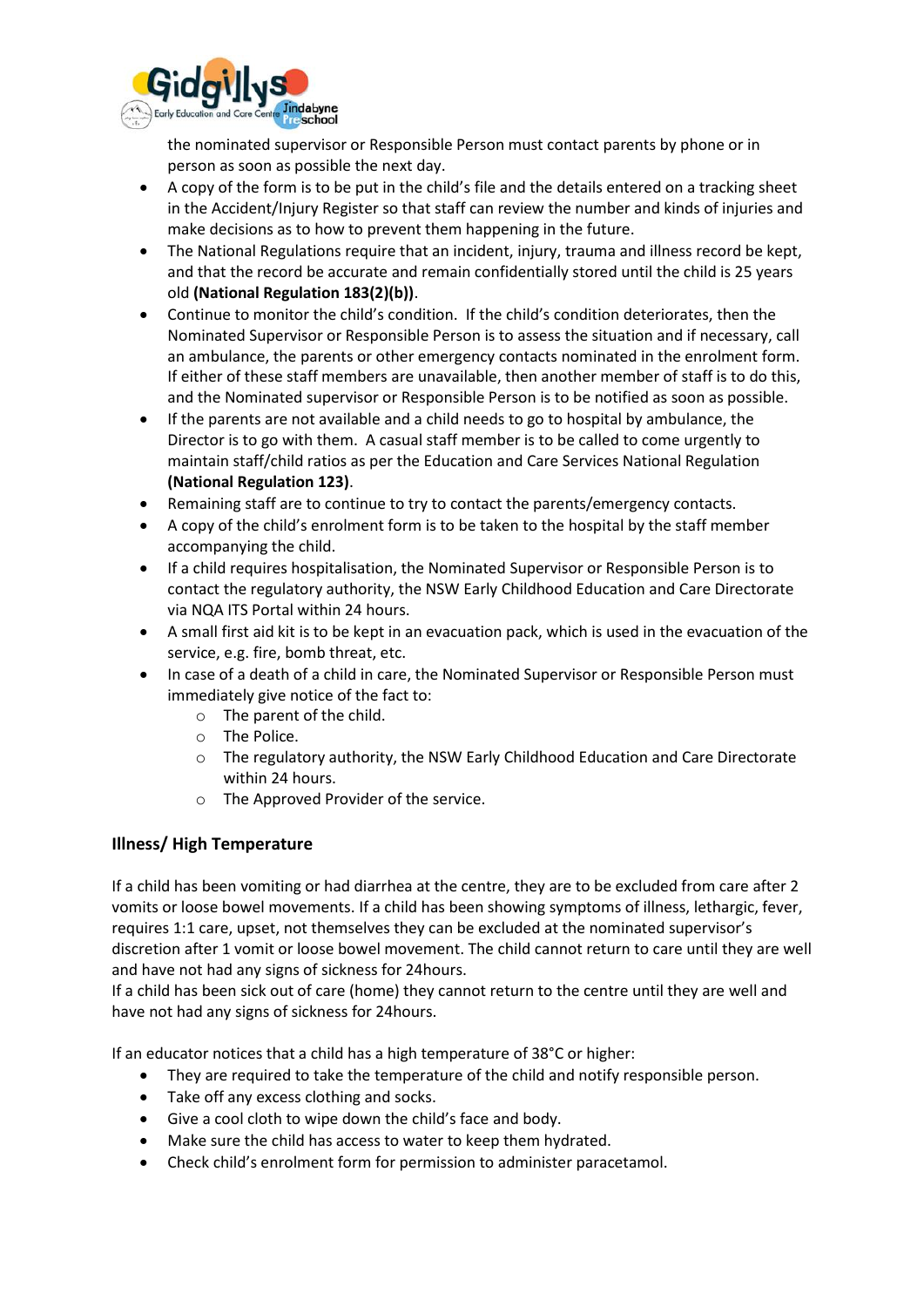

- There must be two staff members present at the time of administration and one of which must be a responsible person of the service.
- Administer Panadol/ Paracetamol according to the age of the child. Dosage amount can be found on the Panadol/ Paracetamol label.
	- \*Ensure that the Panadol/ Paracetamol is the correct age group for child and within date.
- Record temperatures on their medication record at time of fever, after 15 minutes and after 45 minutes if the child is still in attendance at the service.
- The parents should be called to come and collect the child within the hour of being notified. *\*This is only acceptable if the parent/guardian or authorised nominee, who is on their way to collect and cannot do so within a reasonable time frame, that being within 15 to 20 mins.*
- Verbal authorisation without written authorisation is acceptable only when two staff members receives the verbal authorisation. In all instances the parent/guardian or authorised nominee must be on their way to collect the child. If the parent/guardian or any other authorised nominee in the child's file does not answer the call to administer Panadol/Paracetamol and the child has permission on their enrolment form the, the Nominated Supervisor or Responsible Person is able to administer Panadol/Paracetamol and sign off for it if the child is in distress from feeling unwell.
- Infants under the age of 6 months should not be given Panadol/Paracetamol except under the guidance of a medical practitioner.
- The child is not allowed to return to the service until 24 hours AFTER their LAST fever and bring in a medical clearance to say they are fit to return to the service
- •

### **Serious Incident/ Injury**

If the incident/ injury has required the administrations of a medical practitioner or the child has attended hospital, it will be considered a serious incident.

If the attention of a medical practitioner was sought or the child attended hospital due to the injury, trauma or illness the incident is considered a serious incident and must be notification must be made within 24 hours of the incident occurring.

To decide if an injury, trauma or illness is a 'serious incident' when the child did not attend a medical practitioner or hospital, the following should be considered:

- Was more than basic first aid needed to manage the injury, trauma or illness?
- Should medical attention have been sought for the child?
- Should the child have attended a hospital or an equivalent facility?

#### **Serious incidents also include: (National Regulation 12)**

- The death of a child.
- An incident at the service where the emergency services attended or should have attended.
- A child is missing.
- A child has been taken from the service without the authorisations required under National Regulation
- A child is mistakenly locked in or out of the service.

If the service only becomes aware that the incident was serious afterwards, notification to the regulatory authority within 24 hours of becoming aware that the incident was serious will be made. Notification using form SI01 Notification of Serious Incident will be made. This can be accessed and uploaded via the NQA IT portal.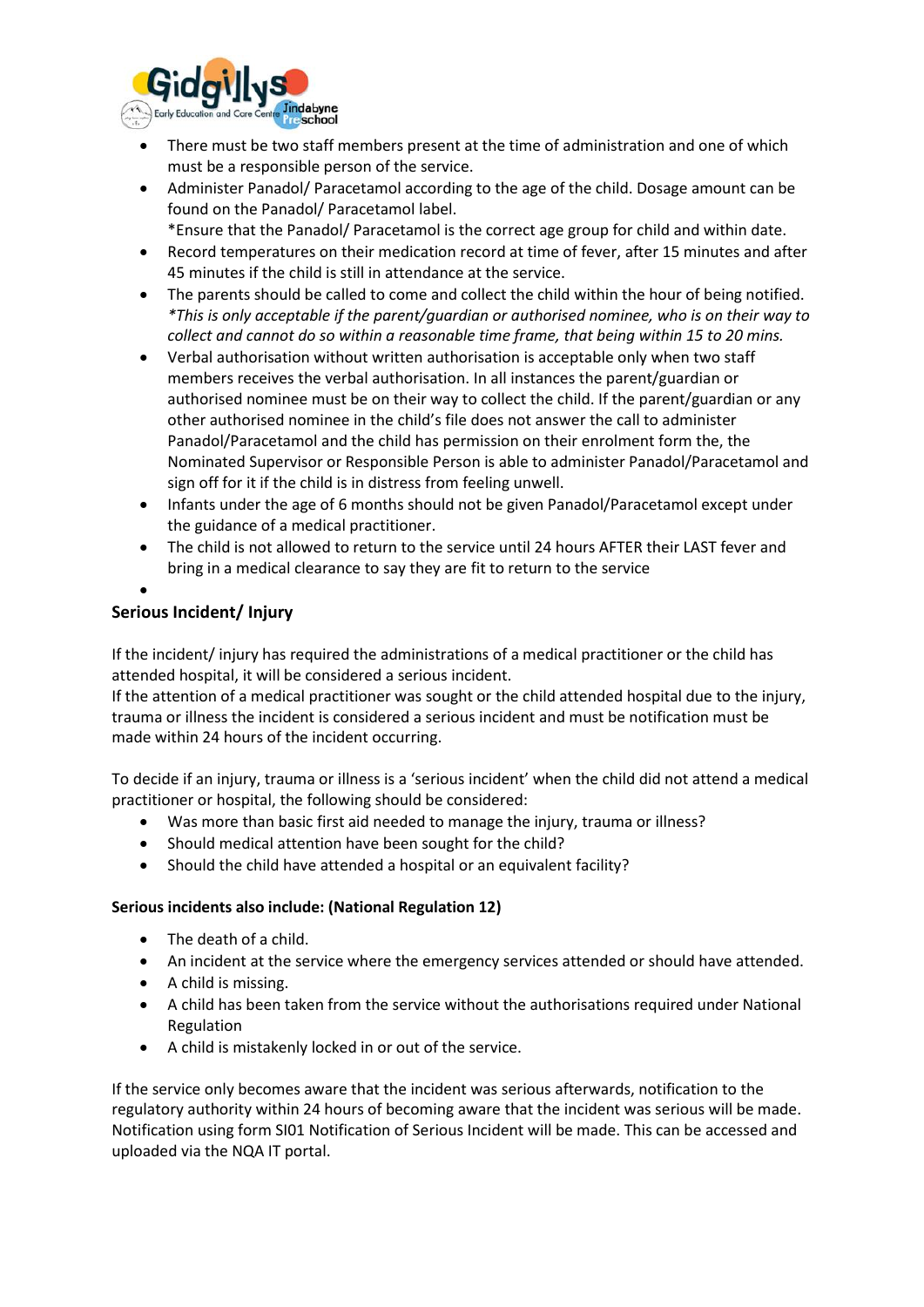

The Approved Provider will also notify the regulatory authority in writing:

- Within 24 hours of any complaints alleging that the safety, health or wellbeing of a child is being compromised at the service. **(National Regulation 176 (2)(i)).**
- Any head injuries
- Fractures
- Burns
- Removal of appendages.
- Meningococcal infection.
- Anaphylactic reaction requiring hospitalisation.
- Witnessing violent or a frightening event.
- Epileptic seizures.
- Bronchiolitis.
- Whooping cough.
- Measles.
- Diarrhoea requiring hospitalisation.
- Asthma requiring hospitalisation.
- Sexual assault.
- Within 7 days of any circumstances arising at the Service that pose a risk to the health, safety and wellbeing of a child.

#### **NSW Health Notifiable Diseases and Illnesses**

- Diphtheria
- Mumps
- Poliomyelitis
- Haemophilus influenzae Type b (Hib)
- Meningococcal disease
- Rubella ("German measles")
- **Measles**
- Pertussis ("whooping cough")
- **Tetanus**

### **Responsibilities of the Approved Provider**

- Ensure that the parent of the child is notified as soon as a practicable, but no longer that 24 hours after the occurrence, if the child is involved in any incident injury, trauma or illness while the child is being educated and cared for by the education and care services.
- The Approved Provider of the education and care service must ensure that an incident, injury, trauma and illness record is kept in accordance with this regulation **(National Regulation 183(2)(b))**.
- Ensuring that the children's enrolment forms provide authorisation for the service to seek emergency medical treatment by a medical practitioner, hospital or ambulance service **(National Regulation 161(2)(a))**.
- Ensuring that an incident repost is completed and a copy forwarded to the regulatory authority as soon as is practicable but not later than 24 hours after the occurrence **(National Regulation 86)**.
- Ensuring that there is a minimum of one educator with a current approved first aid qualification on the premises at all times **(National Regulation 136(1))**.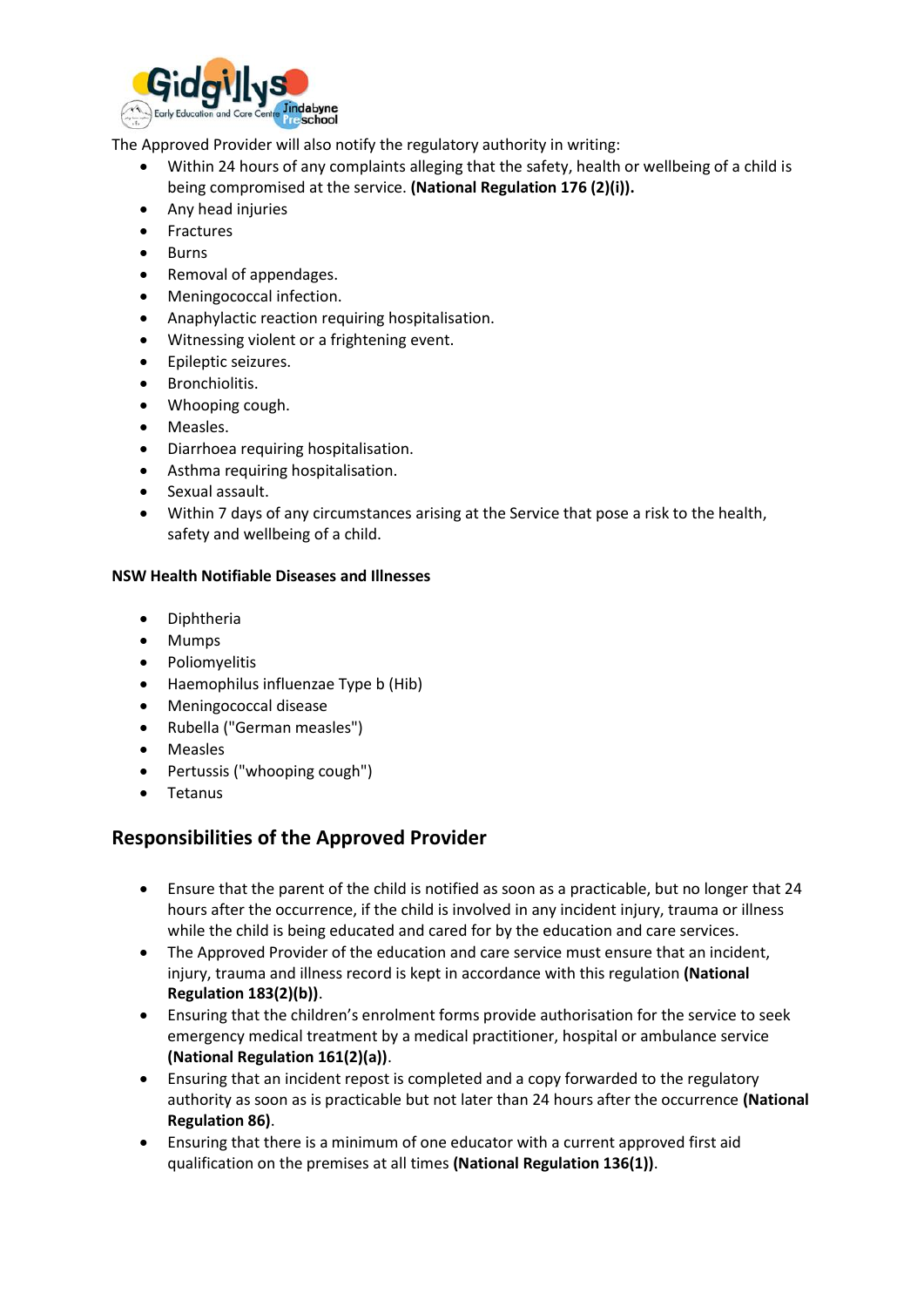

- Ensure there is permission on all enrolment forms that parents/guardians must tick whether they allow Panadol to be administered by the educators at the service should their child require it.
- Ensure that SI01 forms are submitted for any and all serious incidents.

## **Responsibilities of the Nominated Supervisor**

- Notifying parents/guardian immediately after an incident, injury, trauma or medical emergency, or as soon as is practicable **(National Regulation 86).**
- Requesting the parents/guardians to make arrangements for the child or children involved in the incident or medical emergency to be collected from the service or informing parent/guardians if an ambulance has been called.
- Notifying other person/s as authorised in the child's enrolment form when the parents/guardians are not contactable.
- Must ensure ACECQA is notified of any serious incident, injury, trauma or illness through the ACECQA NQA ITS portal that have required medical treatment with 24 hours attached with relevant information and documentation **(National Regulation 86)**.
- Reviewing the cause of incident, injury, trauma and illness and taking appropriate actions to remove cause if required.
- Ensure that responsible persons of the service are administering medication if necessary.
- The Nominated Supervisor will ensure a copy of this policy is available to the families and provided to parents when they enrol their child.
- Ensure first aid qualified educators are present at all times on the roster and in the Service.
- Ensure first aid kits are suitably equipped and checked on a monthly basis.
- Ensure first aid kits are easily accessible when children are present at the Service and during excursions.
- Ensure first aid, anaphylaxis management training, and asthma management training is current and updated as required.
- Ensure adults or children who are ill are excluded for the appropriate period.
- Parents are notified of any infectious diseases circulating the Service within 24 hours of detection.

### **Responsibilities of the Educators**

- Record details of any incident, injury or illness in the Incident, Injury, Trauma and Illness Record as soon as the practical but no later than 24 hours.
- Seek further medical attention if required.
- Familiarise and be aware of any symptoms of any illness/trauma.
- Be aware of any children with allergies status and familiarise with attending days to use this knowledge when attending to any incident, injury or illness.
- Respond to children demonstrating any symptoms if the child and record appropriately. Educators will contact authorise person to inform them of the illness signs or request the collection of the child.
- Ensure that two people are present any time medication is being given to children in care and that the Nominated Supervisor or responsible person is notified before administering.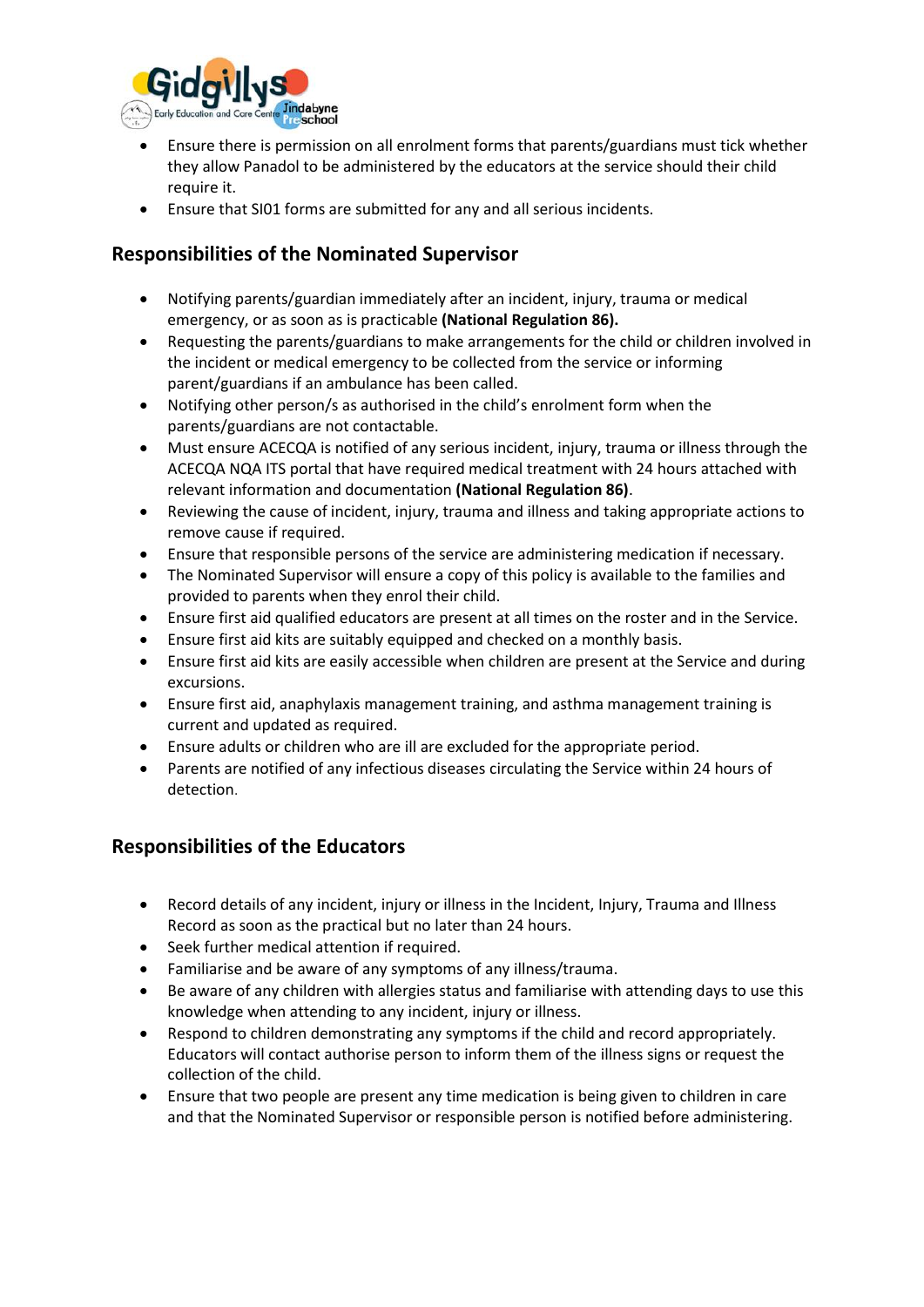

# **Responsibilities of the Family**

- Be informed of policies and procedures during the enrolment process regarding first aid, illness while at the service, exclusion practices, including immunisation status and illnesses at the service.
- Inform the service of their child's health records, such as allergies, medical conditions, health plans etc.
- Receive access of where is policy and notification of its existence.
- Be notified of any incidents, injury, trauma, or illnesses as soon as practicable, but not later than 24 hours after the incident had occurred and to be provided with a copy of the report should you require.
- Be provided access to information on children's development, the service program, and relevant health and wellbeing resources from the service.

### **Record Keeping**

- If the record relates to an incident, illness, injury or trauma suffered by a child while being educated and card for by the education and care service, until the child is ages 25 years **(National Regulation 183(2)(b)).**
- If the record relates to an incident, illness, injury or trauma suffered by a child that may have occurred following an incident while being educates and cared for by the education and care service, until the child is aged 25 years.

### **Procedures**

Below is a list of different procedures required in regulations of how to handle trauma, illness and injury in our service **(National Regulation 85)**.

If an educator witnesses a Trauma:

- o Notify the Nominated Supervisor/Responsible Person of the trauma.
- o Emergency services are to be notified.
- o Nominated Supervisor is to contact the parent and notify them of the trauma.
- o Child is to be given first aid appropriate to their situation.
- o Remain calm and keep the child calm and relaxed until emergency services/family arrives.
- $\circ$  Fill out appropriate paperwork such as incident form, action taken, and first aid given.
- o Notify regulatory authority within 24 hours of emergency.

If an educator notices that a child has a non-serious injury:

- o Checks child over for injury/comforts child
- o Notifies Nominated Supervisor/Responsible Person
- o Performs first aid appropriate to the situation
- o Notifies family of the child
- o Fills out appropriate documentation

### **Related Statutory Obligations & Considerations**

#### **Australian Children's Education & Care Quality Authority (ACECQA)**

https://www.acecqa.gov.au/resources/applications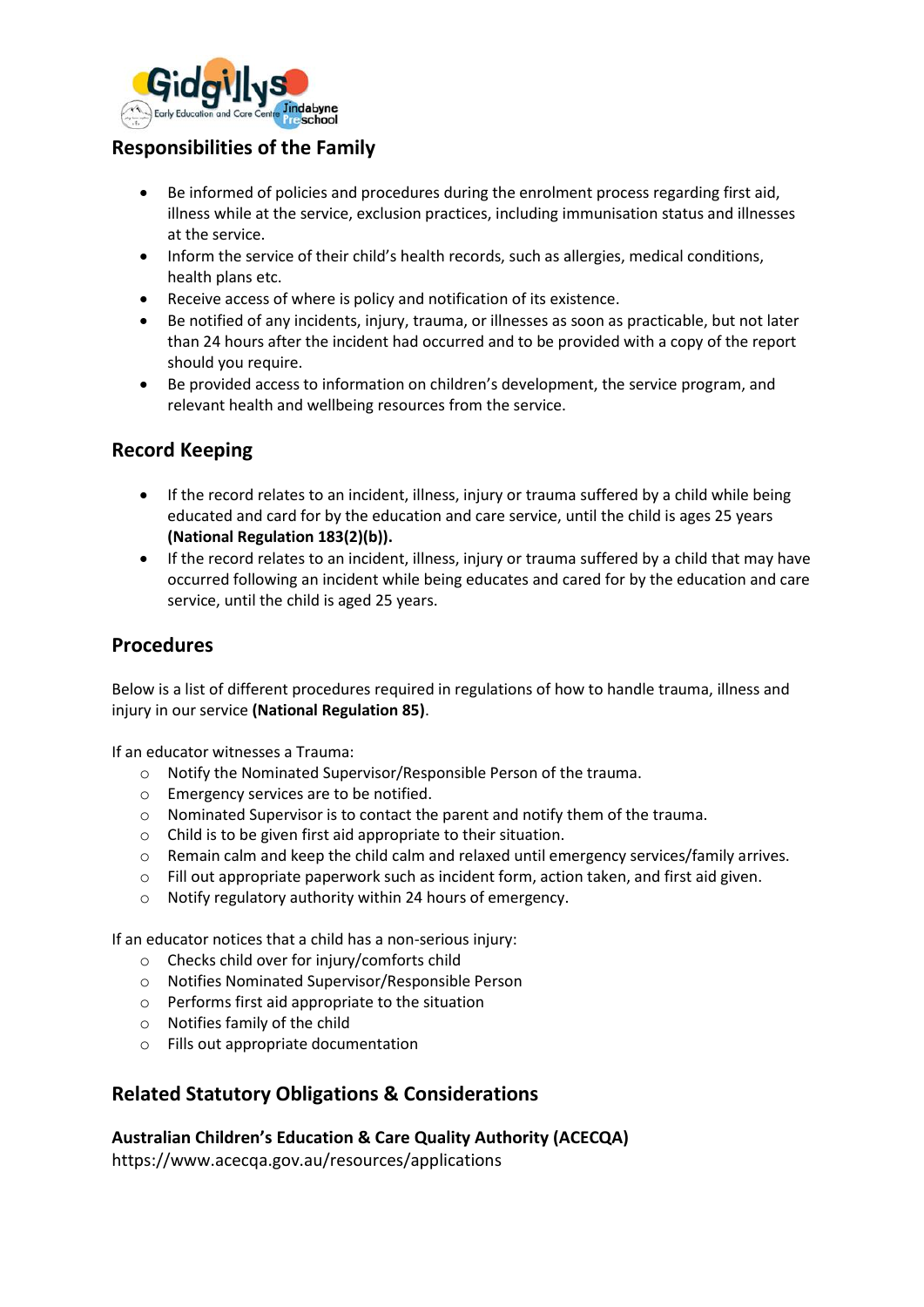

**Children (Education and Care Services) National Law (NSW) No 104a** https://www.legislation.nsw.gov.au/#/view/act/2010/104a/full **Education and Care Services National Regulations**  https://www.legislation.nsw.gov.au/#/view/regulation/2011/653/full **Work Health and Safety Act 2011**

### **Related Telephone Numbers**

- Early Childhood Education and Care Directorate 1800 619 113
- Emergency Service 000
- ACECQA 1300 422 327
- Guild Insurance 1800 810 213
- NSW Health 1300 066 055

### **Amendment History**

| <b>Date</b>               | Amendment             | <b>Notes of Amendment</b>                    |
|---------------------------|-----------------------|----------------------------------------------|
| 12 <sup>th</sup> Nov 2018 | <b>Policy Created</b> |                                              |
| 9 <sup>th</sup> Jan 2019  | Policy reviewed       | - No changes                                 |
| $9th$ May 2019            |                       | - Illness/High temperature section unpdated. |
| 31st January 2020         | Reviewed and amended  | - Additional Information added               |
|                           |                       | - Irrelevant information deleted             |
|                           |                       | - Grammar errors fixed                       |
|                           |                       | - Formatting                                 |
|                           |                       | - NQS & Regulations Added                    |

This policy will be updated to ensure compliance with all relevant legal requirements every year. Appropriate consultation of all stakeholders (including staff and families) will be conducted on a timely basis. In accordance with Regulation 172 of the *Education and Care Services National Regulation*, families of children enrolled will be notified at least 14 days and their input considered prior to any amendment of policies and procedures that have any impact on their children or family.

| Date:               | 31 <sup>st</sup> January 2020 |
|---------------------|-------------------------------|
| Version:            | 003                           |
| Last Amended By:    | <b>Natalie Payne</b>          |
| <b>Next Review:</b> | January 2021                  |
| Position:           | <b>Educational Leader</b>     |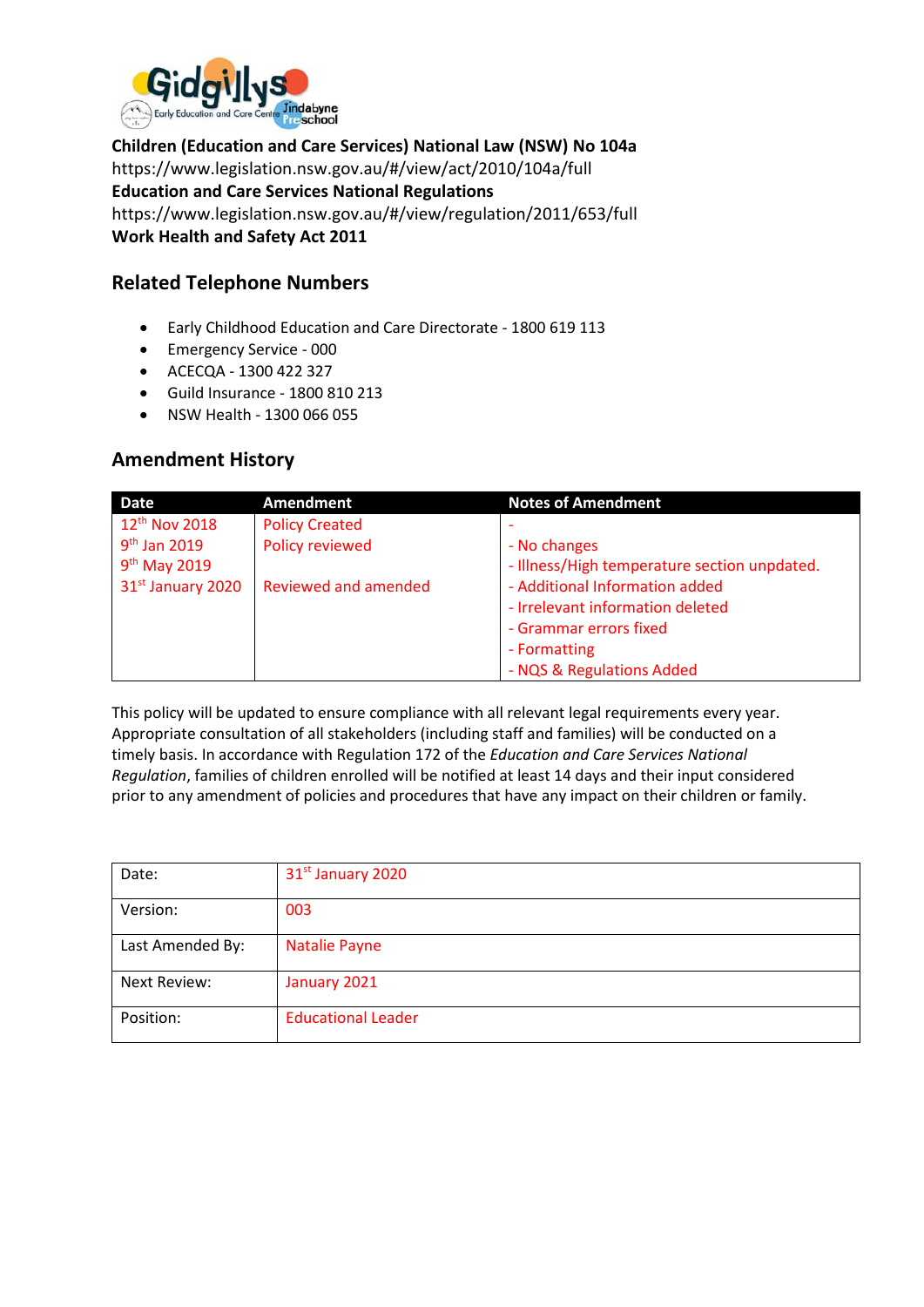

#### Incident, injury, trauma and illness record

| Details of person completing this record                                                                       |  |  |  |  |
|----------------------------------------------------------------------------------------------------------------|--|--|--|--|
|                                                                                                                |  |  |  |  |
| <b>Child details</b>                                                                                           |  |  |  |  |
| Child's full name:                                                                                             |  |  |  |  |
|                                                                                                                |  |  |  |  |
| <b>Incident details</b>                                                                                        |  |  |  |  |
| General activity at the time of <b>incident/injury/trauma/illness</b> :                                        |  |  |  |  |
|                                                                                                                |  |  |  |  |
| Cause of injury/trauma:                                                                                        |  |  |  |  |
|                                                                                                                |  |  |  |  |
| Circumstances surrounding any <b>illness</b> , including apparent symptoms:                                    |  |  |  |  |
|                                                                                                                |  |  |  |  |
| and the second control of the second second the second second second second second second second second second |  |  |  |  |

#### Nature of injury/trauma/illness: Indicate on diagram the part of body affected



□ Abrasion / Scrape □ Allergic reaction (not anaphylaxis □ Amputation □ Anaphylaxis □ Asthma / respiratory insertion □ Bite wound  $\square$  Bruise □ Broken bone / fracture /  $\square$  Rash dislocation □ Burn / sunburn  $\Box$  Choking □ Concussion  $\Box$  Crush / jam □ Cut / open wound □ Tooth □ Drowning (non-fatal)  $\square$  Electric shock 

 $\square$  Eye injury  $\Box$  Infectious disease (incl gastrointestinal)  $\square$  High temperature □ Ingestion / inhalation / □ Internal injury / Infection □ Poisoning  $\Box$  Respiratory □ Seizure /unconscious/ convulsion  $\Box$  Sprain / swelling  $\Box$  Stabbing / piercing □Venomous bite/sting □ Other (please specify)